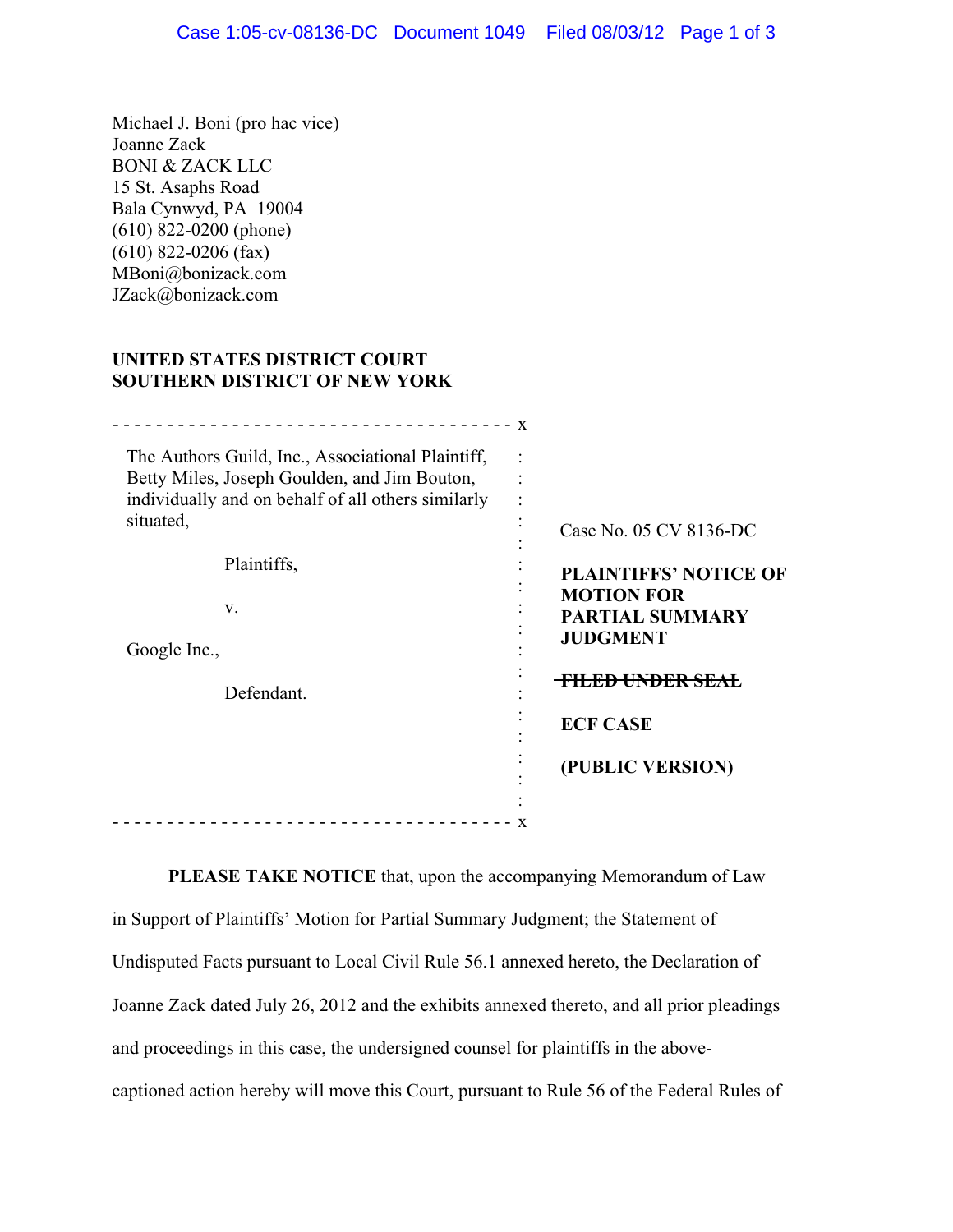Civil Procedure, before the Hon. Denny Chin, United States Circuit Judge, on October 9, 2012 at 10:00 a.m., in Courtroom 11A at the United States District Court for the Southern District of New York, Daniel Patrick Moynihan United States Courthouse, 500 Pearl Street, New York, New York 10007, for an Order granting Plaintiffs' Motion for Partial Summary Judgment that:

- 1. Google's unauthorized reproduction, distribution, and display of incopyright books violates 17 U.S.C.  $\S$  106(1), (3), and (5);
- 2. Google's unauthorized reproduction, distribution, and display of incopyright books are not "fair uses" pursuant to 17 U.S.C. § 107; and
- $3.$ Under 17 U.S.C. § 504(c)(1), representative plaintiffs and members of the certified class are entitled to an assessment of statutory damages of \$750 per Book for Google's copying, distribution and/or display of Books in violation of 17 U.S.C.  $\S$  106(1), (3) and (5).

Dated: July  $\sqrt{6}$  2012

Joanne Zack Michael J. Boni (pro hac vice). Joshua D. Snyder Joanne G. Noble **BONI & ZACK LLC** 15 St. Asaphs Rd. Bala Cynwyd, PA 19004  $(610)$  822-0200 (phone)  $(610)$  822-0206 (fax) JZack@bonizack.com MBoni@bonizack.com JSnyder@bonizack.com JNoble@bonizack.com